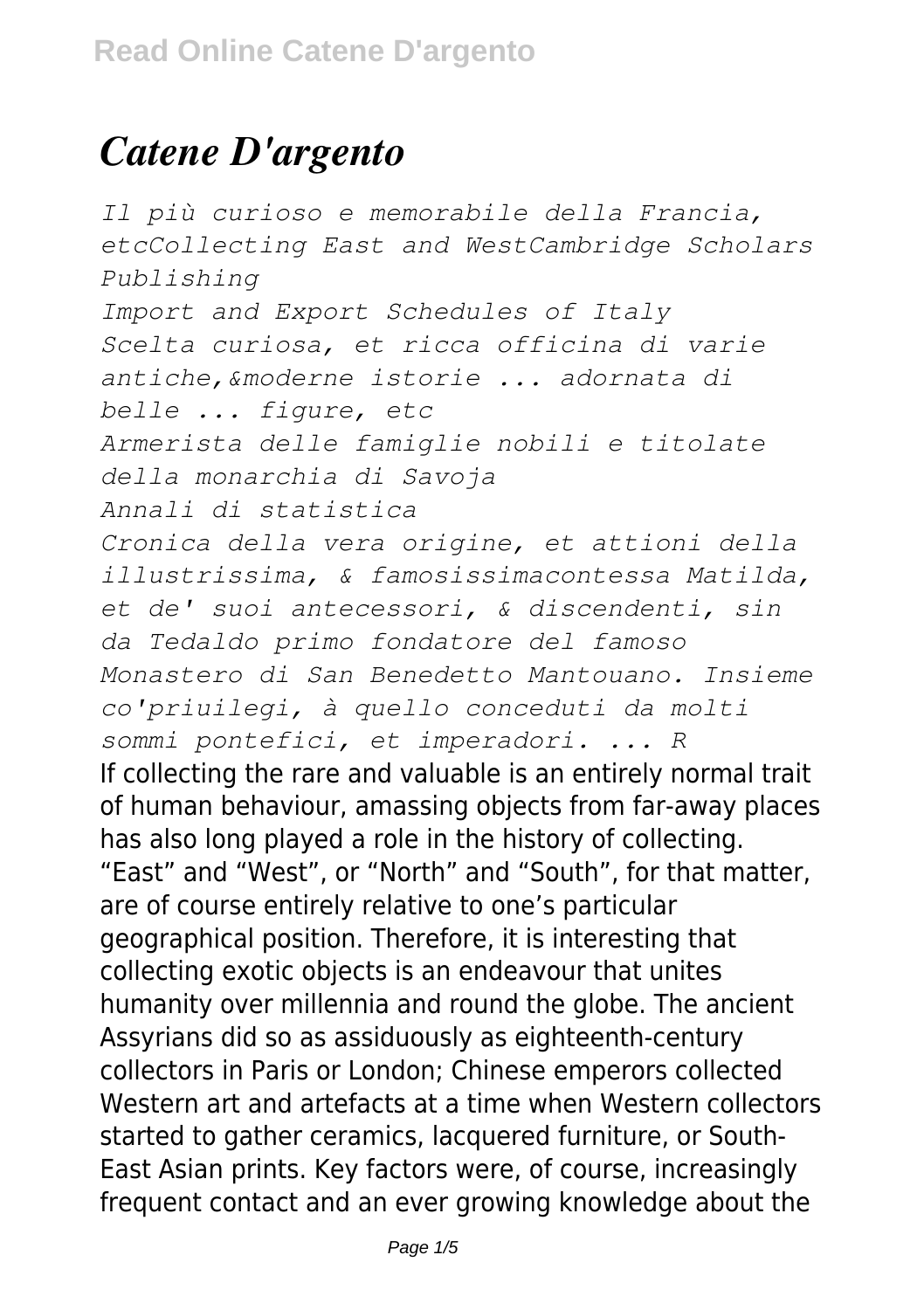"other" and about the other's artistic production. Of particular interest to the mission of this working group is the fact that the building of collections was only part of the endeavour but that, in many cases, the objects imported at huge cost and logistic effort were meant to be displayed in surroundings reminiscent of their original habitat, even though their exact original context may have been open to debate and their final exhibition surroundings may have been unrecognisable to anyone from their former home. Western collectors built Chinese cabinets for their exotic treasures, often complemented by depictions of Oriental tea parties. Less familiar is perhaps the fact that, from the seventeenth century onwards, Chinese emperors displayed their European collectibles in palaces built for them for this purpose in Western architectural style. The essays in the present volume, therefore, attempt to connect the collections of exotic objects with the forms of display adopted by collectors and institutions and thus chart the levels of increasingly informed and intimate encounters between East and West, scholars and collectors, art lovers and institutions from the early first millennium BC to the early twentieth century and from South-East Asia to North-Western Europe.

Giornale araldico, genealogico, diplomatico italiano Dizionario storico-blasonico delle famiglie nobili e notabili italiane estinte e fiorenti

Dante Alighieri

English and Italian

Orientalia Christiana Analecta

The present volume is the first study in the English language to focus specifically on Italian crime fiction, weaving together a historical perspective and a thematic approach, with a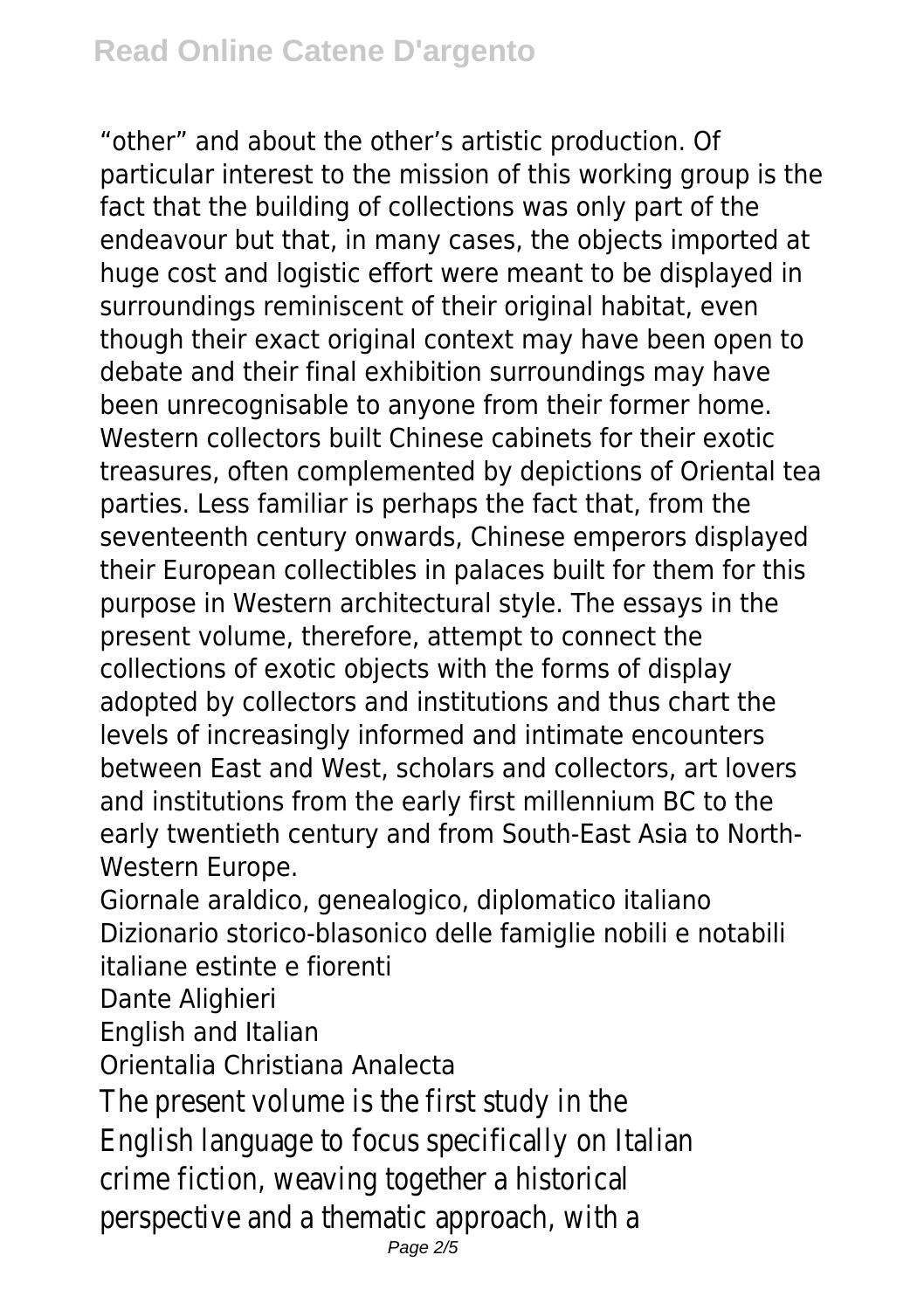particular focus on the representation of space, especially city space, gender, and the tradition of impegno, the social and political engagement which characterised the Italian cultural and literary scene in the postwar period. The 8 chapters in this volume explore the distinctive features of the Italian tradition from the 1930s to the present, by focusing on a wide range of detective and crime novels by selected Italian writers, some of whom have an established international reputation, such as C. E. Gadda, L. Sciascia and U. Eco, whilst others may be relatively unknown, such as the new generation of crime writers of the Bologna school and Italian women crime writers. Each chapter examines a specific period, movement or group of writers, as well as engaging with broader debates over the contribution crime fiction makes more generally to contemporary Italian and European culture. The editor and contributors of this volume argue strongly in favour of reinstating crime fiction within the canon of Italian modern literature by presenting this once marginalised literary genre as a body of works which, when viewed without the artificial distinction between high and popular literature, shows a remarkable insight into Italy's postwar history, tracking its societal and political troubles and changes as well as often also engaging with metaphorical and<br>Page 3/5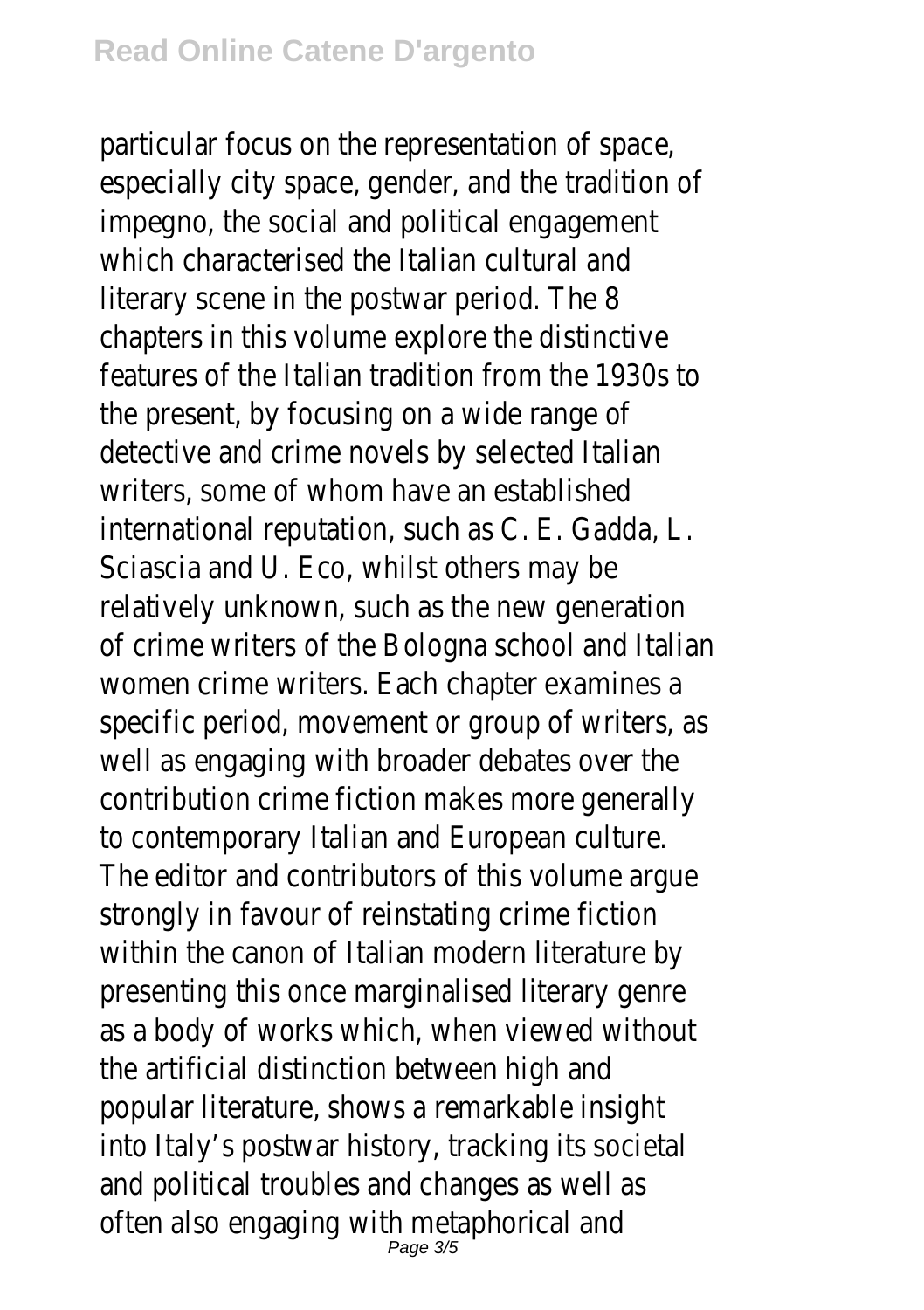philosophical notions of right or wrong, evil, redemption, and the search of the self. Il più curioso e memorabile della Francia, etc A New Dictionary of the Italian and English Languages Based Upon that of Baretti ... Compiled by John Davenport and Guglielmo Comelati

Armerista delle famiglie nobili e titolate della monarchia di Savoja raccolto dal conte Alessandro Franchi-Verney della Valletta Storia d'Italia del medio-evo. 4 tom. [in 14 pt.]. Degli spettacoli e delle feste che si facevano in Padova ... Seconda edizione notabilmente accresciuta e corredata della vita dell'autore. (Corretto per cura dell'abate G. Codognato.) [Edited by D. Tiato.]

**Includes Atti della Giunta centrale di statistica, 1872-1880; Atti del Consiglio superiore di statistica, 1882-1939 and Atti della Commissione per la statistica giudiziaria e notarile, 1882/83-1908.**

**Crœsus, King of Lydia. An opera, as it is acted at the Queen's-Theatre in the Hay-Market. (Creso, rè di Lidia, etc.) Ital. & Eng. Few MS. notes Intimo percorso**

**Religion and religious institutions in the European economy, 1000-1800**

**Cronica della vera origine et attioni della illustrissima contessa Mathilda et de suoi antecessori et discendenti sin da Tedaldo (etc.)** Page 4/5